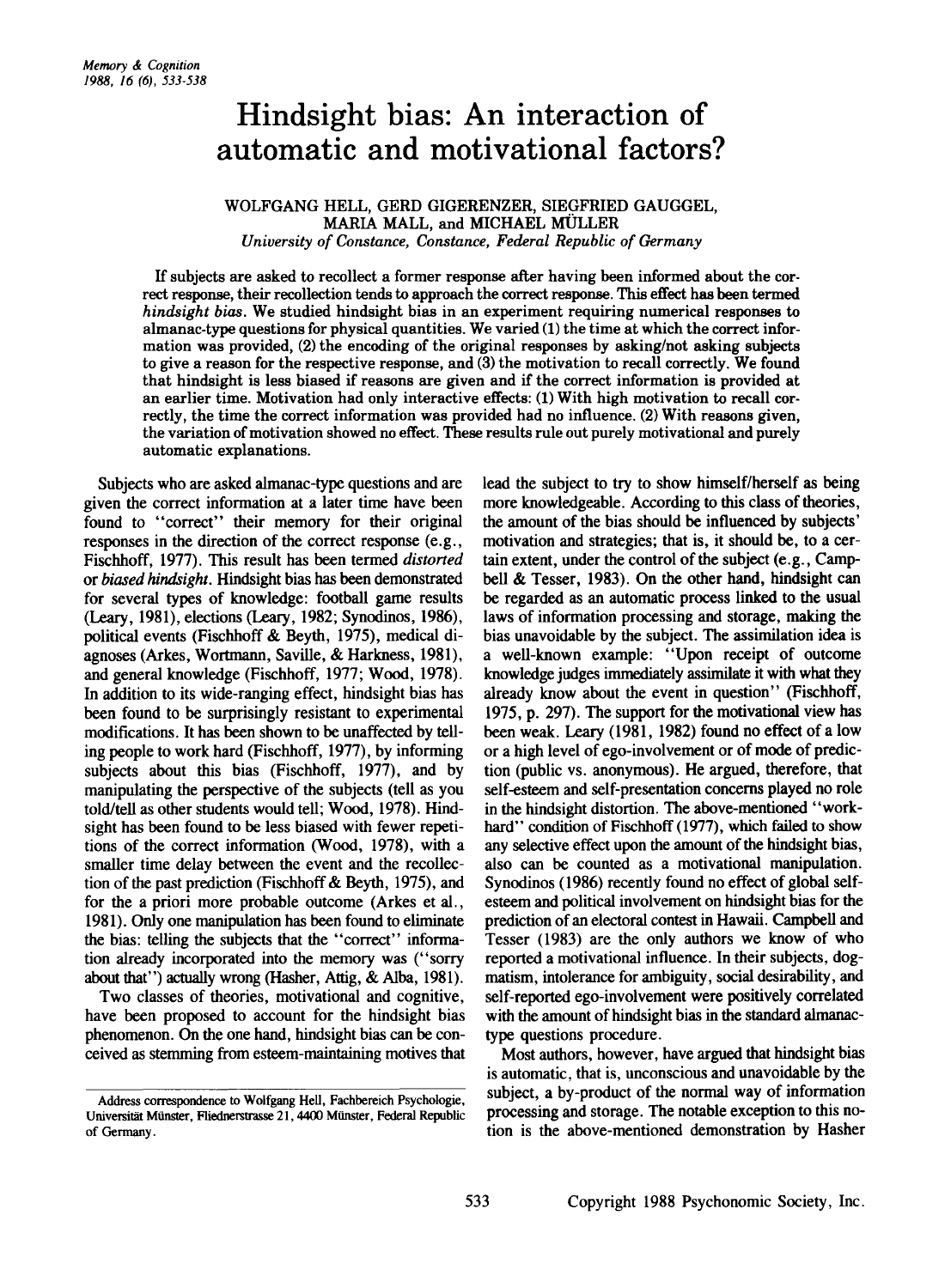et al. (1981) that the original memory is completely recoverable if the subject is led to believe that the recent information was wrong. In no way can this finding be reconciled with any conception that postulates automatic assimilation of memories into a single memory trace. In general, however, hindsight bias has been successfully explained by postulating imperfect memory recall due to updating and erasing of stored information and due to the influence of contextual information (Bartlett, 1932). Our experiment that uses the usual almanac-type questions hindsight format has two aims: first, to study the joint influence of two variables known to have an impact upon the quality of memory-that is, depth of encoding and retention time-and, second, to investigate the influence of one motivational variable-that is, incentive to recall correctly.

In hindsight experiments, depth of encoding of the original opinion has not been explicitly manipulated so far. Retention time has been varied by Fischhoff and Beyth (1975), with the reported result that hindsight bias was larger with a longer time between the prediction and the recollection of the prediction. However, these data were collected in a between-subjects design in which retention time was completely confounded with class level of the subjects (e.g., advanced methodology class vs. introductory psychology class). Three different but interdependent retention times can be differentiated: (1) the time between the original response of the subject to a question and the presentation of the correct information; (2) the time between the presentation of the correct information and the recollection, that is, the response to the task of recollecting the original response; and (3) the sum of both, the time between the original response and the recollection. In our experiment, the latter time was held constant while the other two were varied in a within-subjects design. Orthogonally to this variation, the depth of encoding was varied as well.

What are the predictions for the result of these two manipulations thought to influence retention, disregarding for the moment the motivational variable? As for depth of encoding, the prediction is clear-cut. From memory research, there is ample evidence that depth of encoding enhances recall (e.g., Craik & Lockhart, 1972; Craik & Tulving, 1975). In hindsight bias research, one implicit manipulation of strength of encoding is known to us. Wood (1978) found hindsight to be more biased with more study trials for the correct information. In contrast, with a deeper encoding of the original response—that is, with a stronger and more readily accessible memory tracewe should find less hindsight bias.

The predictions for the manipulation of the time at which the correct information is given are less unequivocal. Conflicting information after the initial encoding has been shown in memory research to mislead the subjects (e.g., Loftus, 1975). This result, however, has not invariably found support and arguably depends upon minor procedural variables (Kroll & Timourian, 1986; McCloskey & Zaragoza, 1985). Snyder and Uranowitz

(1978) introduced new information by providing subjects a new perspective to a previously read story, either immediately after encoding or immediately before recall, and reported no influence of the time of this additional information. In our experiment, the same manipulation was used in a hindsight experiment; that is, the correct information was given either immediately after the original response or immediately before its recollection, with the time between the two responses being held constant. Schema theories that postulate a single holistic memory trace from different sources of information (see Alba & Hasher, 1983, for a review) allow predictions if assumptions on the time course of the forming of a single trace are made. The "immediate assimilation" per se, postulated by Fischhoff (1975), does not consider a time-ofcorrect-information effect. For both times, the same amount of hindsight bias should show. If, however, the assimilation or forming of a single trace is assumed to be a gradual process that increases with a longer coexistence of two memory traces, then we should find less hindsight bias if the correct information is given immediately before recall, a condition in which both traces have coexisted for only a short time. A different assumption leads to the opposite prediction. Let the assimilation be immediate but its amount depend upon the relative trace strengths, and let the trace strengths decay with time. Then there should be more hindsight bias with a relatively stronger trace of the correct information, that is, if this information is given at a later time and therefore the trace for the orginal response is already weaker.

It should be noted, however, that there is one difference between hindsight experiments and memory experiments using conflicting information. In Loftus's (1975) experiments, for instance, in which details from a viewed traffic accident were requested, the questions were seeded with false information about the scene, putting pressure upon the subjects to update their memory with incoming conflicting information. Loftus and Loftus (1980) held that old information is updated and erased only if it is *inconsistent* with new information. In hindsight experiments, a subject might as well recall that she was told that the Eiffel tower is 300 m high as that she originally thought it was only 250 m high without experiencing any conflict comparable to that in Loftus's experiments.

In addition to and orthogonal to these manipulations of information processing variables, we also varied the motivation by giving a subgroup of the subjects a high incentive for correct recall of the original responses. On the one hand, this is a mere repetition of the try-hard manipulation by Fischhoff (1977) that had failed to reduce hindsight bias. However, with a higher incentive, an effect, if it exists, might be large enough to be found; that is, less hindsight bias might be found with a higher motivation to recall correctly. On the other hand, varying motivational and information processing variables in a single experiment allowed us to look for interactions that have not been studied previously. We had no specific idea which interaction to expect at the time of the onset of the ex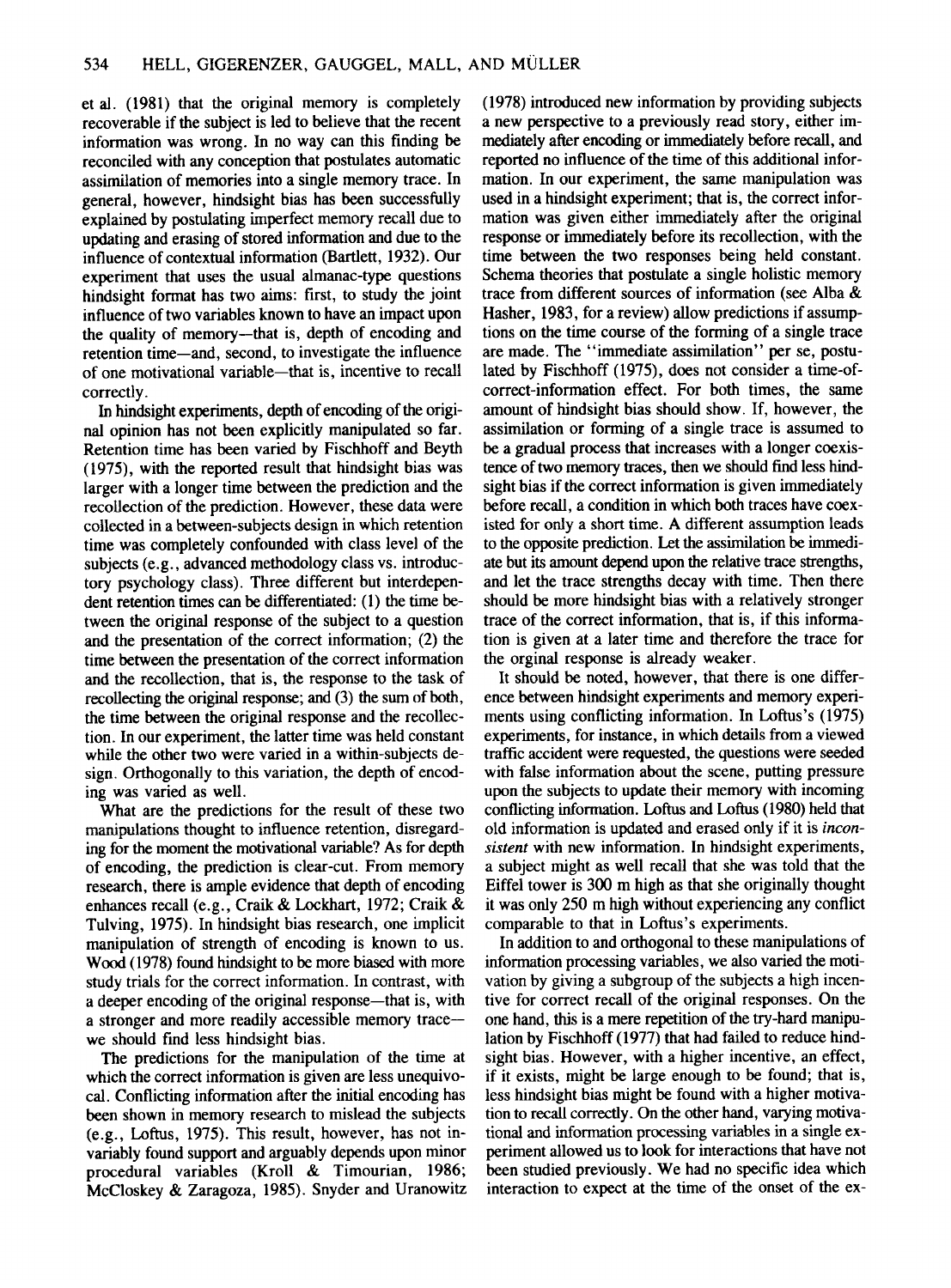periment, but it is clear that any motivation-alone and any information-processing-alone theory cannot account for an interaction. Similarly, single or melted trace ideas leave no room for differential accessibility of traces, even with a high incentive. If, however, the memory trace for the original response is not melted together with the trace for the correct information-that is, if it is not inaccessible but merely weak, and therefore difficult to access-then the manipulation of the retrieval effort by manipulating the motivation should have an impact upon the amount of hindsight bias found.

For the dependent variable, we introduced a modification. We asked for numerical estimations for the responses to almanac-type questions, permitting a numerical estimate of the amount of hindsight bias. In most of the cited articles, subjects had to rate the probability that one particular response (of two) was correct. Hindsight bias, it has been argued, shows up in the deviation from the original rating found in the replication of the probability rating after the receipt of the correct information. We replaced subjective degree of belief in the truth of an assertion by estimation of physical quantities. No other study we know of has asked for a replication of numerical estimates of physical quantities by the same subjects.

In summary, memory trace strength, time of correct information, and motivation to recall correctly were independently varied in an almanac-type questions experiment, with numerical estimates as the dependent variable. Hindsight bias should be larger with weaker memory strength for the original response, there are contradictory predictions for the effect of the time of correct information, and a higher motivation to report correctly should be associated with less hindsight bias if the memory trace for the original response is accessible separately.

### **METHOD**

Sixty students of a biology class of Constance University were paid DM 18 each for their participation. The data of 59 subjects were complete enough to be evaluated.

All subjects were tested together in a lecture room at two sessions, with an interval of 1 week. They were told that we planned to test general knowledge. At the first session, each student was given a booklet with 90 questions requiring numerical responses. The first 2 questions were warm-up questions. Only the remaining 88 questions were used for experimental purposes. For all of the questions, the subjects could be expected to have not exact knowledge, but a fair basis for a good guess. An example is •'How long is a hundred-mark note?" The subjects were explicitly required to give an exact numerical estimate and not to respond, for example, "longer than 10 em" or "10-20 em." They had to use the unit given in the booklet ("cm" in the example cited). For half of the questions (reason-requested condition), the subjects had to write in a few words the reason for each estimate just below the response. Reasons given for responses to the above-mentioned question included "as long as two forefingers," "as long as my purse," and "visual memory representation." The reasons given were not evaluated. For the other half (no-reason-requested condition), no reason for the estimate was requested. Since the filling out was selfpaced, as were all further responses, we cannot know whether any effect of this manipulation is due to deeper semantic processing of the respective items or simply to longer exposure to them. After

the completion of the first booklet, each subject received a new booklet with the correct answers to 44 of the questions, that is, to 50% of all questions excluding the warm-ups. To ensure the processing of the correct information, the subjects were requested to indicate for each correct answer whether or not their remembered response departed from the correct one by more than a factor of two. The data from this task were not evaluated.

One week later, the same subjects were given the same task with a third booklet that contained the correct answers to the remaining 44 questions and was otherwise identical to the second booklet. This was the manipulation of the second independent variable, time of correct information, that is, either immediately after the original response or immediately before the recollection. The time between original response and recollection was held constant at I week. This and the first variable, memory trace strength, were varied within subjects. The use of different booklets made sure that any individual question appeared with equal frequency in each of the experimental conditions. After filling out the third booklet, the subjects received the fourth and final booklet, which revealed the actual aim of the experiment. They were required to reproduce their original responses to the 88 questions, again giving a numerical value. The third independent variable, motivation, was varied between subjects in the following way: The high-incentive group, 28 of the evaluated subjects, were promised an additional fee of DM 25 if they were among the three best students, in terms of mean deviation from their original responses. This information was displayed at a prominent place in the final booklet, that is, after subjects had formed their memory traces for the original response and the correct information. The remaining 31 subjects, the low-motivation group (included, of course, in the set of possible "winners"), were not informed about the additional fee. After completion of the last booklet, the subjects were paid and received a leaflet indicating our intentions and main hypotheses.

The dependent variable, percentage amount of hindsight bias, was defined as  $100(OR - RC)/(OR - CI)$ , with OR = numerical value of the original response,  $RC =$  numerical value of the recollection of it, and  $CI$  = numerical value of the correct information. This index gives the percentage amount of hindsight bias, independent of the absolute numerical values of the unit used, and of the closeness of the original response to the correct one. When the subjects show the usual hindsight bias, this index has a value betwen 0% and 100%, with higher values indicating more bias. The extreme values point to no hindsight bias (0%) or complete hindsight bias (100%). Values greater than 100% or less than 0% were, of course, not excluded from evaluation, but also were not expected to occur often. If, in the above-mentioned example, a subject guessed a 100 mark note to be 15 em long, was given the information that it is 15.9 em long, and remembered his/her original response as 15.3 em, the hindsight bias index is 33%, indicating that this subject in this question "adapted" his/her memory by a third of the difference between the original and the correct information.

#### RESULTS

All hindsight bias indices were calculated, except for missing entries and cases of perfect knowledge (i.e., RC  $=$  CI), for which the index is undefined (3.2% together). In 35.1% of all cases, the hindsight bias index was 0; that is, the subjects correctly recollected their original responses. For 30.9% of all responses, the index was greater than 0 and less than or equal to 100. In 18.4% and 12.4% of all cases, respectively, the index was less than 0 or greater than 100. The original idea, to calculate the means of the hindsight bias indices, proved to be nonsensical. Although by far the majority of the indices were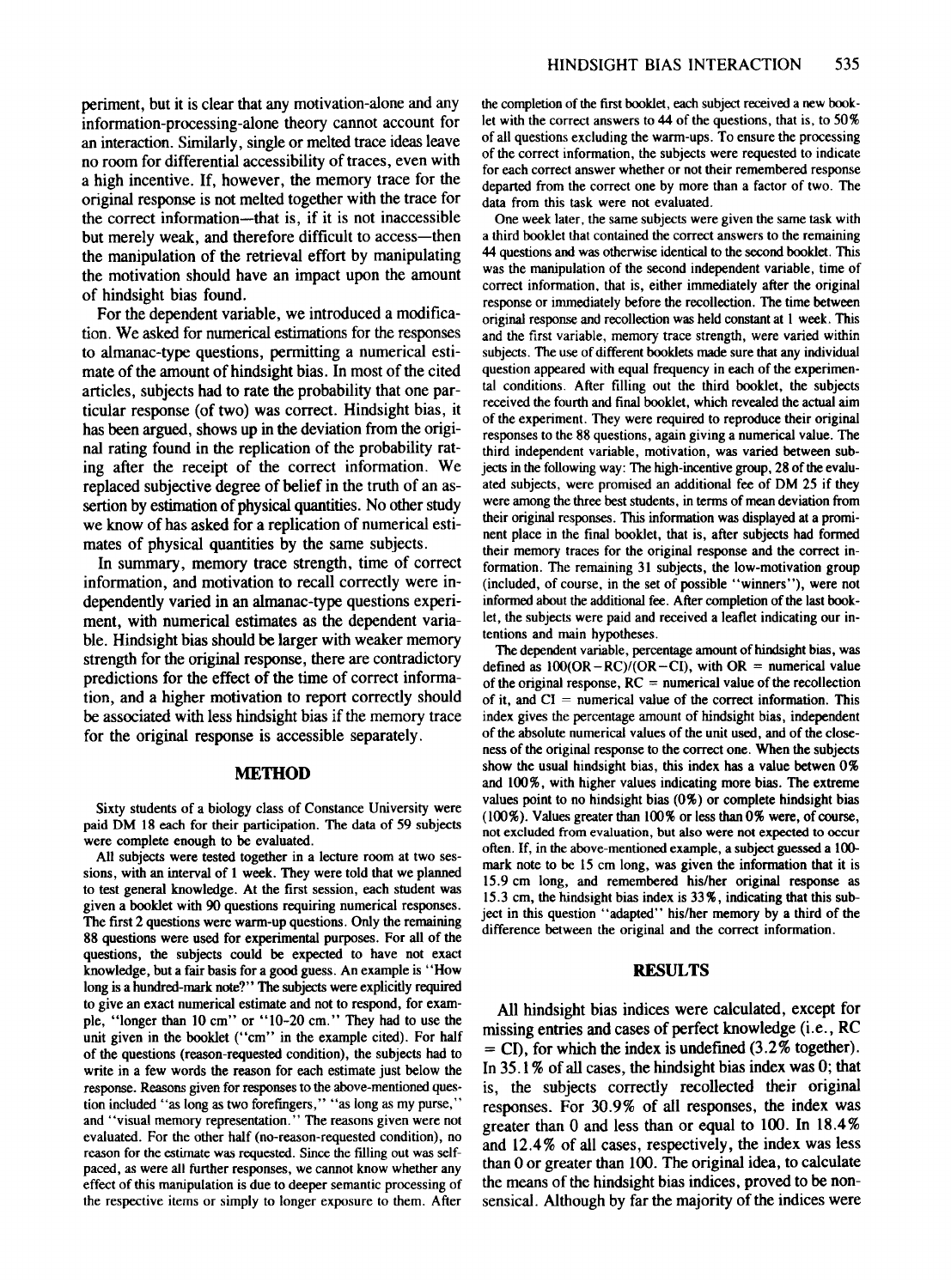found to be within the expected range, a few exorbitant values showed up. To use the above example, if the subject wrote 153 cm as the recollection of the original response, the index is calculated to be 15,333%, due most probably to a writing error. Since we found several of these values, not all of which are as easy to explain as the above example, we decided not to discuss which data to discard for which reasons, but to use all of them and to perform all tests with the median values, unaffected by extreme data.

We determined the median value for each combination of conditions for each subject, a value based upon 22 entries, and used it as the respective datum for the analysis of variance with the within-subjects factors time of correct information and (no) reason requested, and the between-subjects factor motivation. Figure 1 shows the averaged medians. The effects in each of the  $2 \times 2 \times 2$  cells are all positive; that is, there is no "negative" hindsight bias. The absolute size of effect, however, varies strongly with the condition, from only  $1\%$  to  $22\%$ .

The (noj-reason-requested manipulation shows a significant main effect  $[F(1,57) = 19.3, p < .01]$ . As can be seen in Figure 1, the effect is in the expected direction: more hindsight bias in the no-response-requested conditions (the upper four data points). Time of correct information was also found to be significant  $[F(1,57) =$  $6.8, p < .05$ , the bias being larger when the correct information was given at a later time (the four points at the right side in Figure 1). The influence of motivation was found in the expected direction, less hindsight bias with a higher incentive to recollect correctly, but it was statistically nonsignificant  $[F(1,57) = 2.5]$ . The statistically significant interaction between time of correct information and motivation  $[F(1,57) = 6.1, p < .05]$  is evident from Figure 1. The effect of time of correct information is found only with no incentive to recall correctly and is completely canceled in the high-incentive group. The





Figure 1. Amount of hindsight bias (averaged median values) as a function of (1) motivation (high/low incentive to recall correctly), (2) time of correct information (immediately after original response/immediately before recollection), and (3) reason for the original response (requested/not requested). Standard errors of the means are indicated.

interaction between incentive and the (no)-reasonrequested manipulation, less evident from Figure 1 but also significant  $[F(1,57) = 4.4, p < .05]$ , can be described as incentive's having an influence only if no reason was requested. These interactions indicate that the motivation (incentive) variable, although not showing a statistically significant influence per se, considerably influences the effect from the manipulation of the other two variables. The third interaction, between time of correct information and (no) reason requested, was not significant  $[F(1,57) = .76]$ ; nor was the triple interaction  $[F(1,57) = 1.6].$ 

## DISCUSSION

The least controversial result is the finding that requesting the subjects to give reasons for the original response reduces the hindsight bias. This fits nicely with Wood's (1978) result that presenting the correct information more often leads to a larger hindsight bias. Both findings can be explained by the assumption that the (relative) trace strengths are involved in determining the amount of hindsight bias produced. A (deeper) memory trace for the correct information (more presentations) leads to a larger hindsight bias; a stronger trace for the original response, as supposedly attained by our reason-requested manipulation, leads to a smaller hindsight bias. A recent experiment, however, has failed to lead to any reduction of hindsight bias "by increasing foresight encoding elaboration" (Davies, 1987, p. 60). Davies asked subjects to read through descriptions of psychology experiments; half of them wrote their thoughts, especially with respect to reasons for possible outcomes, a manipulation thought to make the trace of the subjects' state of knowledge more durable. Two weeks later the subjects had to judge the a priori likelihood of the experimental outcomes, with or without outcome knowledge. In the notes condition, hindsight bias was not reduced. One major procedural difference that might account for the differing results was that the subjects in our experiment were asked to reproduce a given estimate, whereas the subjects in the outcome knowledge condition of Davies's (1987) experiment were asked to give estimates "as if they had been asked before they knew how the experiment turned out" (p. 55). Further research will show the generality of Davies's (1987) summary that "efforts to reduce hindsight bias should concentrate on postevent or postoutcome manipulations" (p. 64).

Relative trace strength also has been a concept used in the successful explanation of a possible time-of-correctinformation effect. If assimilation of memory traces (Fischhoff, 1975) is assumed to depend upon the relative strengths of memory traces, then more hindsight bias should occur with a relatively stronger trace of the correct information. If the time between the original response and the recollection is held constant, as in the present experiment, and the uncontroversial assumption of the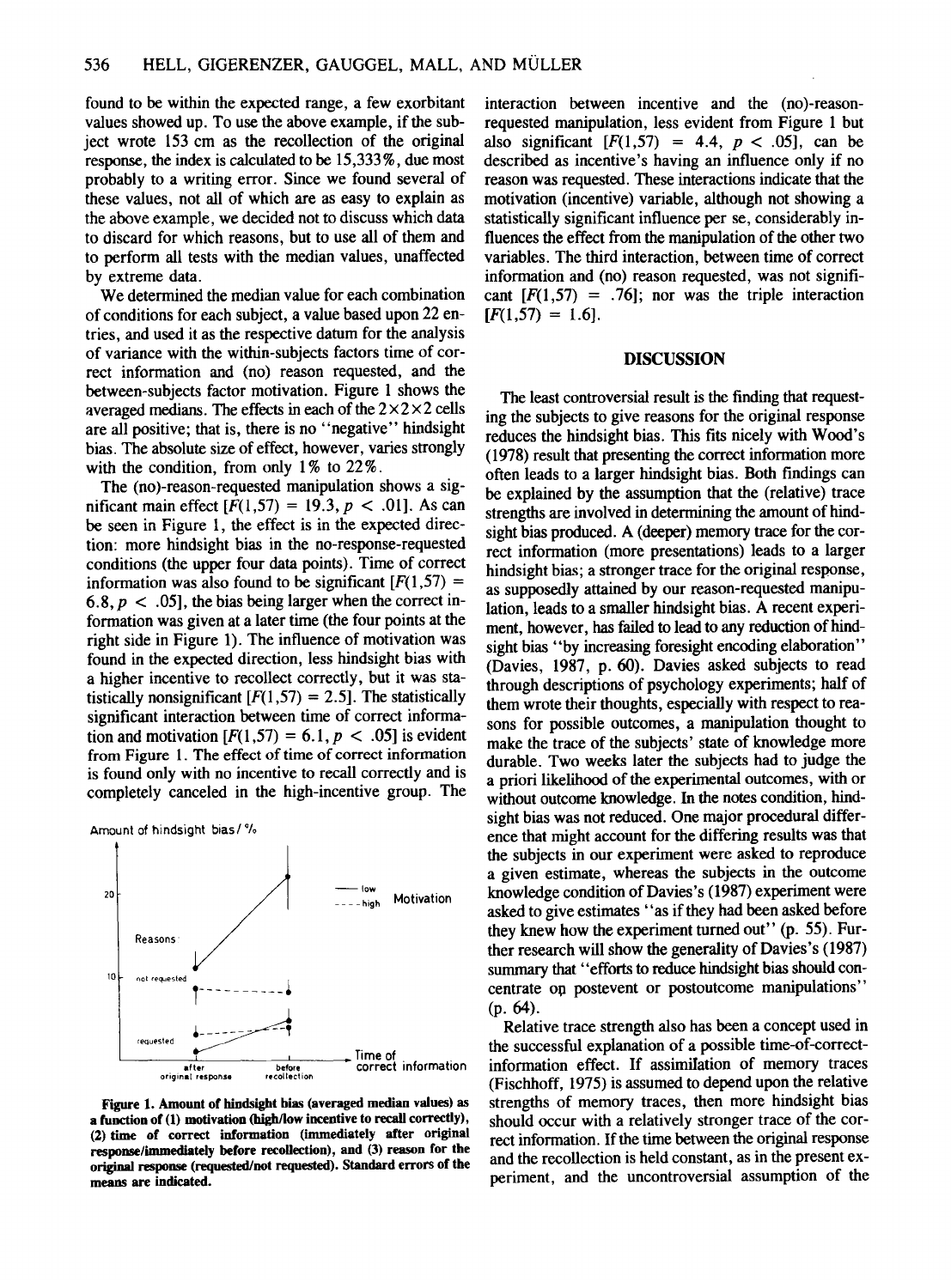decline of memory trace strength with time is introduced, then hindsight should be more biased with a later presentation of correct information, as was indeed found. The alternative predictions of either no time-of-correctinformation effect derived by assuming immediate assimilation or the opposite time-of-correct information effect derived by assuming assimilation that increases with time of coexistence of possible conflicting information independent of trace strength have been ruled out by the result. The successful prediction, however, can also be derived, following closely McCloskey and Zaragoza (1985), by assuming that the subject uses a mixture of correct recollections of the original responses, guesses guided by recollection of the correct information, and guesses without any recollection whatsoever. The finding that the original responses were correctly recollected in 35.1 % of all cases gives support to McCloskey and Zaragoza's (1985) idea. The two nonmotivational manipulations, giving the correct information at different times and leading the subject to a different processing of the original response, had independent effects that showed no interaction. So far the picture is easy to understand. We have identified two variables that influence the amount of hindsight bias, that are independent of each other, and that can both be explained by introducing assumptions upon trace strengths that are in line with other findings from memory research.

Motivation per se, manipulated by giving (no/a high) incentive for correct recall, had no statistically significant effect. One can speculate that we might have found a significant influence had we only used the normal hindsight design (upper two curves in Figure I) without the reason-requested condition or had we used a withinsubjects design for motivation as well. Support for the last conjecture is found in the fact that the time-of-eorrectinformation effect, which is statistically significant, has an almost identical mean effect as the nonsignificant motivation effect. But we can leave these questions to further experimentation and state that so far a high motivation, manipulated by an incentive (present experiment) or by the request to work hard (Fischhoff, 1977), has not been shown to reduce hindsight bias significantly.

Let us tum now to the more interesting interactions: that a high incentive to recall correctly cancels the timeof-information effect completely, and that the request to give a reason cancels the motivation effect completely. The ideas presented so far to explain the hindsight bias effect have either stressed information processing variables (e.g., Fischhoff, 1977) *or* motivational variables (e.g., Campbell & Tesser, 1983), and researchers have tried to differentiate between these two lines of reasoning. We have not presented any predictions for interactions since we had none at the onset of the experiment; however, any model not using ideas from both domains is unable to explain the interactions found. In order to explain these interactions, we introduce the following modification of the model presented above. We assume that the subject is able to recover a relatively weak memory trace with a certain probability if he/she has a good reason to try hard (whether simply being told to try hard is a good reason to try hard is subject to doubt). For a stronger memory trace, the amount of effort used without incentive is high enough to prevent any considerable amount of hindsight bias. With a low motivation and a weak memory trace for the response (no reason requested) and a strong memory trace for the correct information (immediately before recollection), hindsight bias amounts to 22%. The four no-reason-requested conditions, which correspond to the usual depth of encoding used by other authors, lead to 12% hindsight bias on the average, whereas requesting reasons reduces hindsight bias to a mere 3%. We can, therefore, safely conclude that a prerequisite for hindsight bias to occur is a weak memory trace for the original response. If this condition is met, the amount of hindsight bias found depends upon the relative memory trace strengths, with the exception of those subjects who are motivated to recover even weak traces. Hindsight bias, therefore, is not automatic in the sense of being unavoidable. Hasher et al. 's (1981) finding that subjects can retrieve the original trace if they are led to believe that the "correct information" was wrong has found corroboration.

The amount of hindsight bias found in the present study cannot directly be compared with the numerical results from usual experiments using two-alternative questions and confidence ratings. Hindsight bias in these experiments is argued to occur if the mean number of correctly recalled confidence ratings decreases and, at the same time, the mean confidence ratings for correct alternatives increases. Fischhoff (1977, Experiment I), for instance, has found that in the hindsight group the mean number of correctly recalled confidence ratings was 13% lower than in a control group, and that in 72% of the incorrectly recalled confidence ratings a higher likelihood was assigned to the correct alternative. The only publication we know of that allows direct comparison is by Synodinos (1986), who asked subjects to predict (postdiet) percentages of votes for three candidates in a gubernatorial election. With this small database, three data points, and keeping in mind that different subjects participated in the prediction and postdiction conditions, we can calculate the hindsight bias index with these data to be  $21\%$  on the average. Since the "correct information" was the actual result of the election, we can assume that the "original response, " that is, the prediction before the election, had a relatively weak memory trace. Also, his subjects had no high incentive to give correct recollections. The comparable condition from our experiment, therefore, is the weak-trace low-motivation condition, which yielded an average percentage hindsight bias of 17%, quite close to the value calculated from Synodinos's data.

That we have found a motivational influence and others have not (Fischhoff, 1977; Leary, 1981, 1982; Synodinos, 1986) is not surprising for two reasons. First, we found motivation to interact with other variables, and the other researchers and we failed to find a motivational influence